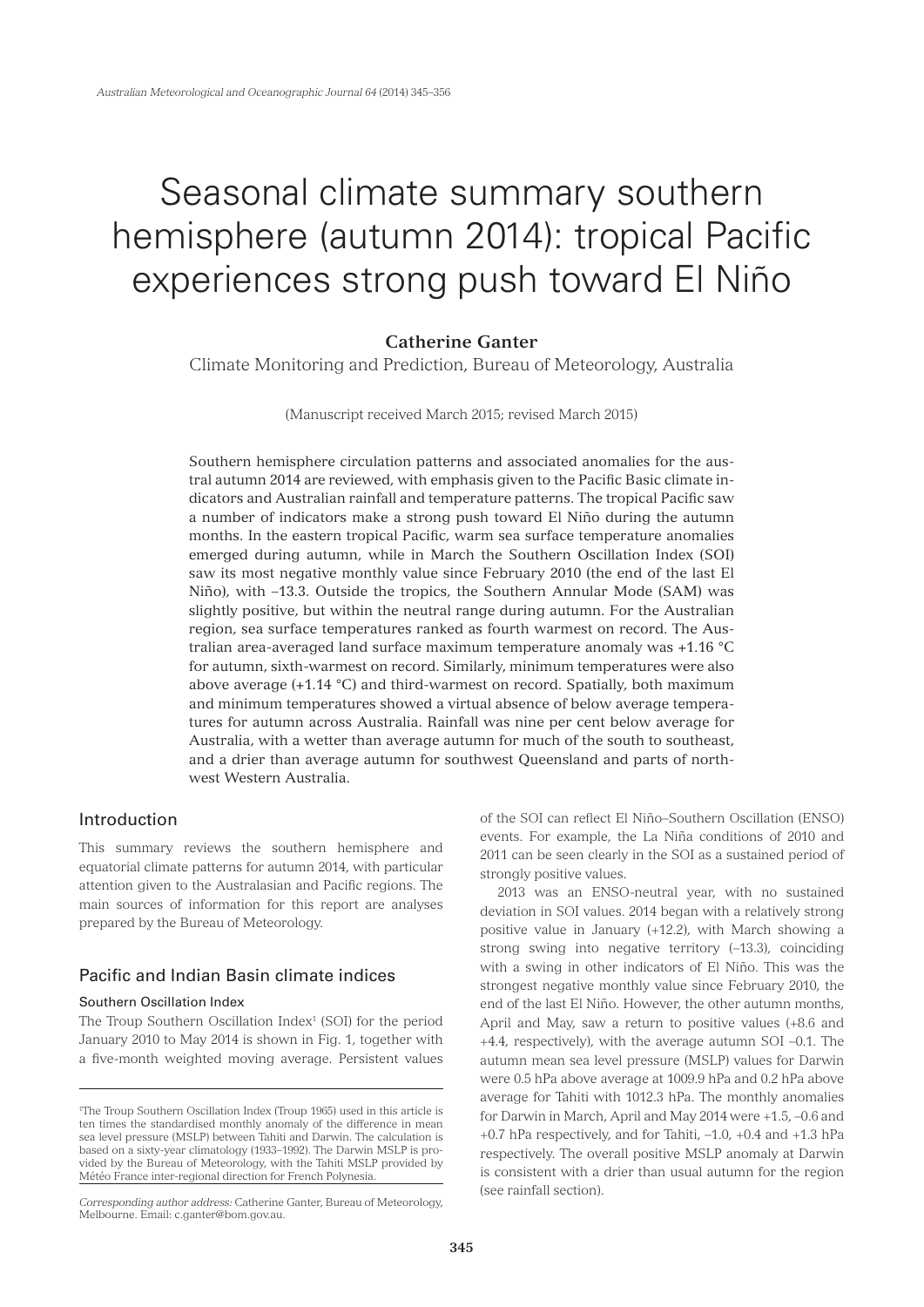Fig. 1. Southern Oscillation Index (SOI), from January 2010 to May 2014, together with a five-month binomially weighted moving average. The means and standard deviations used in the computation of the SOI are based on the period 1933–1992.



#### Fig. 2. 5VAR composite standardised monthly ENSO index from January 2010 to May 2014, together with a weighted three-month moving average. See text for details.



#### Composite monthly ENSO index (5VAR) // MEI

5VAR<sup>2</sup> is a composite monthly ENSO index, calculated as the standardised amplitude of the first principal component of monthly Darwin and Tahiti MSLP3 and monthly NINO3, NINO3.4 and NINO4 sea-surface temperatures<sup>4</sup> (SSTs). The monthly 5VAR values for the period January 2010 to May 2014 are shown in Fig. 2, along with the weighted three-month moving average. Persistently positive (negative) values in excess of one standard deviation indicate El Niño (La Niña).

The rapid end of the 2009–10 El Niño in autumn 2010 can be seen in Fig. 2 (Campbell 2011), as can the fast development of the 2010–11 La Niña (Ganter 2011) occurring later that year, with a lull during winter 2011 (Tobin 2012). La Niña redevelopment occurred in spring 2011 (Cottrill 2012). Conditions came close to El Niño in winter 2012 (Pepler 2013), but otherwise conditions have been ENSO-neutral since late 2012. 2014 saw increasingly positive values of the 5VAR index, with values for March, April and May measuring +0.52, +0.39 and +0.88, respectively, with an overall autumn average of +0.60.

The Multivariate ENSO Index<sup>5</sup> (MEI), produced by the Physical Sciences Division of the Earth Systems Research Laboratory (formerly known as the US Climate Diagnostics Center), is derived from a number of atmospheric and oceanic parameters calculated as a two-month mean. As with 5VAR, large negative anomalies in the MEI are usually

associated with La Niña and, conversely, large positive anomalies indicate El Niño. The February–March (–0.02), March–April (+0.15) and April–May (+0.93) MEI values (not shown) display an increasing trend, like the 5VAR values. The substantial increase between the last two bi-monthly MEI values is the second biggest jump on record at this time of year, second only to the return to neutral conditions in 2011 (Tobin and Skinner 2012). This reflects a strong push towards El Niño in most indicators.

# Outgoing long-wave radiation

Outgoing long-wave radiation (OLR) in the equatorial Pacific Ocean is a good proxy for tropical convection, with decreases (increases) in OLR associated with increased (decreased) convection, and thus cloudiness and rainfall. In particular, during El Niño decreased OLR, or increased convection, often occurs near the Date Line. The opposite is true during La Niña.

Standardised monthly anomalies<sup>6</sup> of OLR are computed for an equatorial region from 5°S to 5°N and 160°E to 160°W by NOAA's Climate Prediction Center. Monthly values for autumn were –1.1 for March, –1.0 for April and –0.1 for May, with an autumn average of –0.7. The negative values seen during March and April were most likely a result of increased cyclonic activity in the far western Pacific at the time.

The spatial pattern of seasonal OLR anomalies across the Asia–Pacific region between 40°S and 40°N are shown in Fig. 3. As mentioned above, increased cyclonic activity in the far western Pacific during March and April can be seen in the overall autumn map below, with negative OLR anomalies over much of the region. Likewise, negative OLR anomalies can be seen across much of southern Australia, coinciding with increased rainfall for the region (see rainfall section).

<sup>2</sup> ENSO 5VAR was developed by the Bureau of Meteorology and is described in Kuleshov et al. 2009. The principal component analysis and standardisation of this ENSO index is performed over the period 1950– 1999.

<sup>3</sup> MSLP data obtained from www.bom.gov.au/climate/current/soihtm1. shtml.

<sup>4</sup> SST indices obtained from ftp://ftp.cpc.ncep.noaa.gov/wd52dg/data/ indices/sstoi.indices

<sup>5</sup> Multivariate ENSO Index obtained from www.esrl.noaa.gov/psd/people/ klaus.wolter/MEI/table.html. The MEI is a standardised anomaly index described in Wolter and Timlin 1993, and 1998.

<sup>6</sup> Obtained from www.cpc.ncep.noaa.gov/data/indices/olr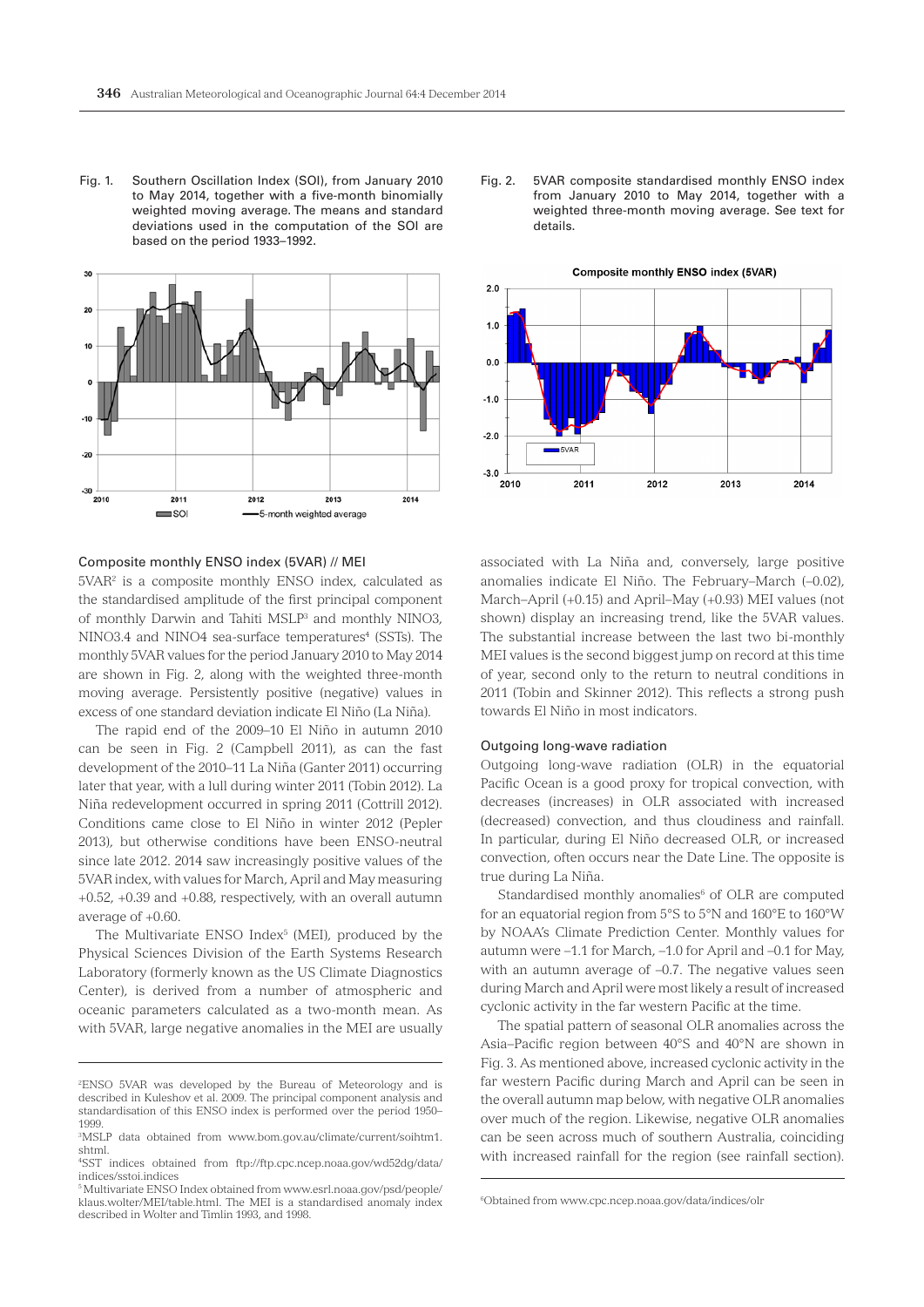

# Fig. 3. OLR anomalies for autumn 2014 (W m−2). Base period is 1979–2000.

Fig. 4. Time-longitude section of daily-averaged OLR anomalies, averaged for 15°S to 15°N, for the period De-





Over much of the Maritime Continent, OLR anomalies were fairly patchy. Through Asia OLR anomalies were generally positive, except over India, which had negative anomalies.

#### Madden–Julian Oscillation

The Madden–Julian Oscillation (MJO) is a tropical atmospheric anomaly which develops in the Indian Ocean and propagates eastwards into the Pacific Ocean (Madden and Julian 1971, 1972, and 1994). The MJO takes approximately 30 to 60 days to reach the western Pacific, with a frequency of six to twelve events per year (Donald et al. 2004). When the MJO is in an active phase, it is associated with large scale convergence at the surface that results in areas of increased and decreased tropical convection. The effects of the MJO during autumn are transitioning from the southern to northern hemisphere. The MJO is monitored by the Real-time Multivariate MJO (RMM) index. A description of this index and the associated phases can be found in Wheeler and Hendon (2004).

The phase-space diagram of the RMM index for autumn is shown in Fig. 5, and the evolution of tropical convection anomalies along the equator with time is shown in Fig. 4. The period from March to May 2014 shows two weak pulses of MJO activity. The first MJO pulse occurred in late March to early April, originating in the western Indian Ocean (phase two). It progressed out to the Date Line (phase six), weakening in mid to late April. This pulse was the last one to affect the northern Australian 2013–14 wet season. The second MJO pulse occurred in early May, progressing across the African region (phase eight), and decaying in the far eastern Indian Ocean (phase three) in mid-May.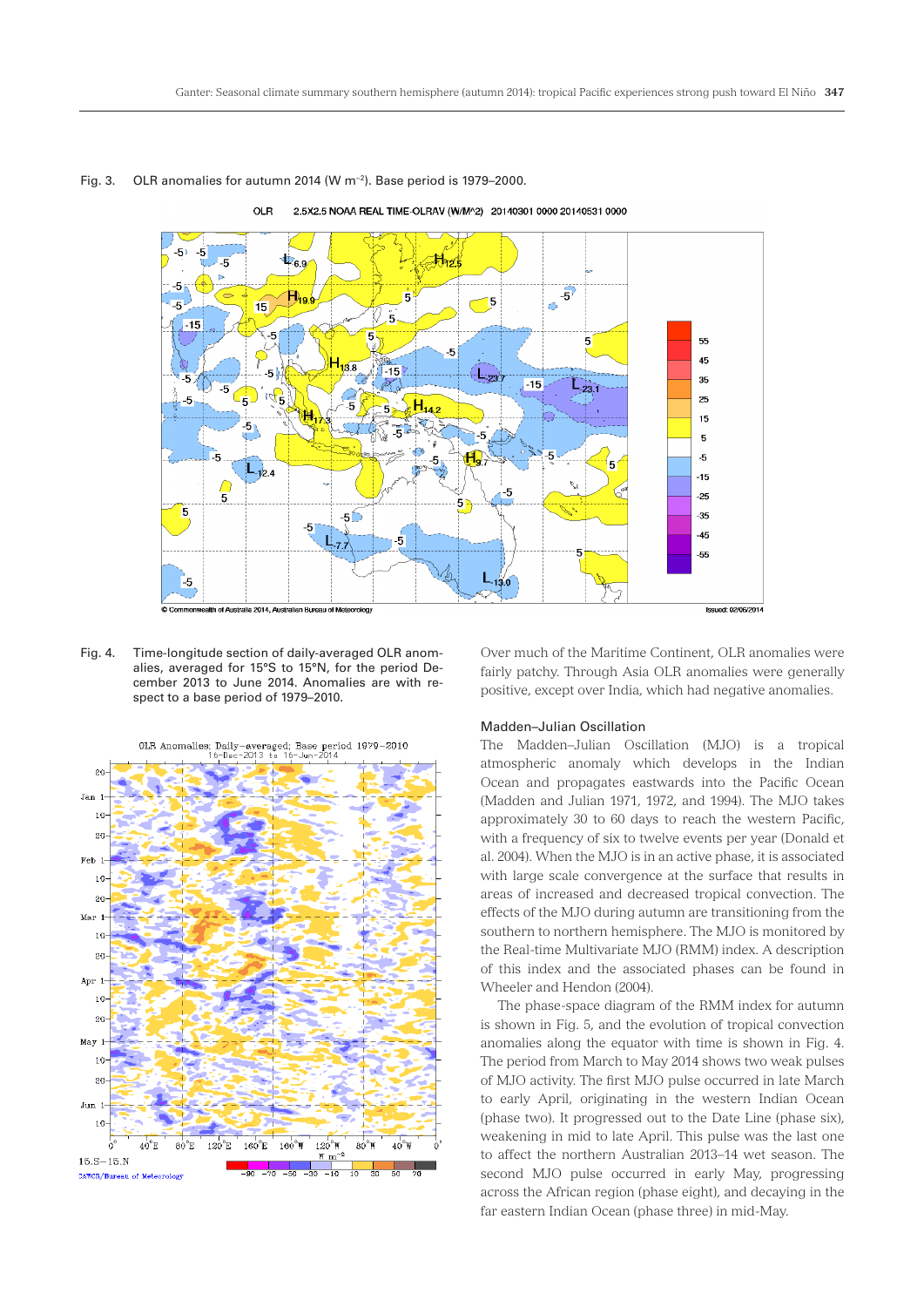# Fig. 5. Phase-space representation of the MJO index for austral autumn 2014. Daily values are shown with March in red, April in green, and May in blue.



# (RMM1, RMM2) phase space for 1-Mar-2014 to 31-May-2014

# Oceanic patterns

# Sea-surface temperatures

Autumn 2014 global sea-surface temperature (SST) anomalies, from the US National Oceanic and Atmospheric Administration (NOAA) Optimum Interpolation analyses (Reynolds et al. 2002) are displayed in Fig. 6. Positive (warm) anomalies are shown in red shades, while negative (cool) anomalies are shown in blue shades.

During summer, the SSTs across the tropical Pacific reflected that of a neutral ENSO state (Tihema 2014). In the eastern tropical Pacific, warm anomalies emerged during autumn, steadily increasing in magnitude through each autumn month; a pattern typical of El Niño development. In the eastern Pacific, the NINO3 index warmed significantly from –0.24 °C in March to +0.61 °C in May. Similarly in the central Pacific, NINO3.4 also warmed, from –0.22 °C in March to  $+0.46$  °C in May.

Warm anomalies were also present during autumn in the western tropical Pacific Ocean and in the Indian Ocean south of the equator. These warm anomalies extended to cover much of the Australian region and Maritime Continent. Other notable anomalies across the southern hemisphere include a large pool of warmer than average water to the east of Argentina and warm anomalies across southern parts of the Pacific Ocean.

SSTs in the Australian region (described by a box from 0°S to 50°S and 94°E to 174°E), ranked as equal fourth warmest on record for autumn, behind 1998, 2010, and 2013.

#### Equatorial Pacific sub-surface patterns

The time longitude (Hovmöller) diagram for the 20 °C isotherm depth anomaly along the equator for January 2012 to May 2014, obtained from the TAO Project Office<sup>7</sup>, is shown in Fig. 7. The 20 °C isotherm depth is generally located close to the equatorial thermocline, which is the region of greatest temperature gradient with depth, and is the boundary between the warm near-surface and cold deep ocean waters. Therefore, measurements of the 20 °C isotherm make a good proxy for the thermocline depth. Positive (negative) anomalies correspond to the 20 °C isotherm being deeper (shallower) than average. A lowering (lifting) of the thermocline depth results in less (more) cold water available for upwelling, and therefore a warming (cooling) of surface temperatures.

The end of 2013 and early 2014 show notable changes in 20 °C isotherm depth. The eastward progression of two downwelling Kelvin waves warmed the subsurface, and lowered the 20 °C isotherm significantly. The fi rst downwelling Kelvin wave was a fairly weak one, which reached the eastern Pacific near the end of December 2013 (seen by the eastward progression of positive anomalies), and the second was a strong one, reaching the east by the end of autumn 2014. The second Kelvin wave lowered the 20 °C isotherm by 30 to 40 metres in parts of the central to eastern Pacific. The rate of warming was in some respects similar to the development of the 1997–98 El Niño (for a summary, see Beard 1998).

Figure 8 shows a cross-section along the equator (2°S to 2°N) of monthly subsurface anomalies from February to May 2014 (obtained from the Bureau of Meteorology). Red shading indicates positive anomalies and blue shades indicate negative anomalies. The lowering of the 20 °C isotherm (as discussed above) and warming of the subsurface can be seen clearly here in the four-month plot, with the eastward progression of the strong Kelvin wave seen through the progression of warm anomalies towards the eastern Pacific surface.

# Atmospheric patterns

# Surface analyses

The mean sea level pressure (MSLP) pattern for autumn 2014 is shown in Fig. 9, computed using data from the 0000 UTC daily analyses of the Bureau of Meteorology's Australian Community Climate and Earth System Simulator (ACCESS) model<sup>8</sup>. The MSLP anomalies are shown in Fig. 10, relative to the 1979–2000 climatology obtained from the National Centers for Environmental Prediction (NCEP) II Reanalysis data (Kanamitsu et al. 2002). The MSLP anomaly field is not shown over areas of elevated topography (grey shading).

Showing a weak three-wave structure, the autumn 2014 mean MSLP was zonal in the mid to high latitudes,

<sup>7</sup> Hovmöller plot obtained from www.pmel.noaa.gov/tao/jsdisplay 8 For more information on the Bureau of Meteorology's ACCESS model, see www.bom.gov.au/nwp/doc/access/NWPData.shtml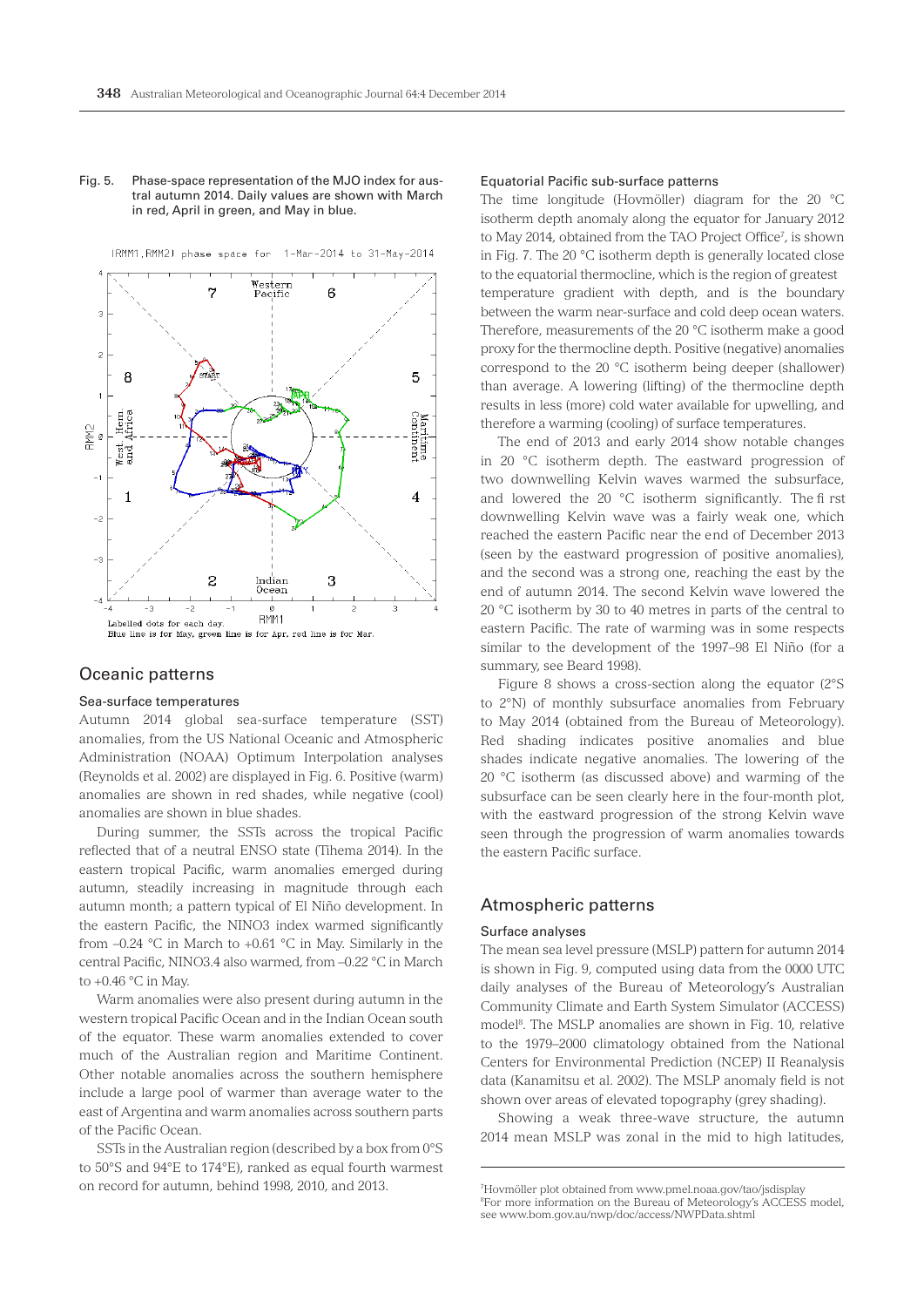

# Fig. 6. Anomalies of global SST for austral autumn 2014 (°C).







#### \* This and other analyses available from www.bom.gov.au/oceanography/ oceantemp/pastanal.shtml

20°C Isotherm Depth Anomalies (m)



TAO Project Office/PMEL/NOAA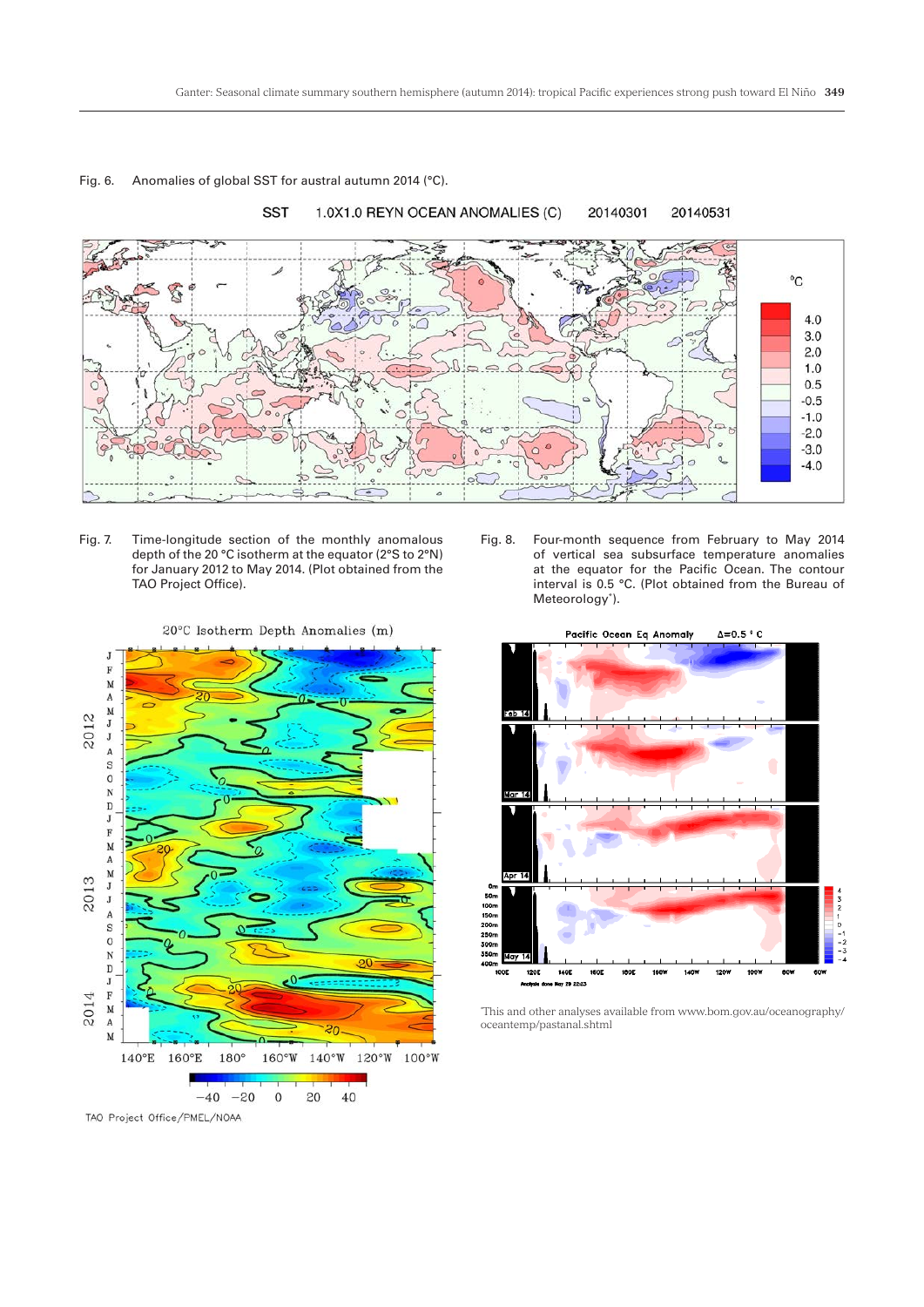

MSLP 2.5X2.5 ACCESS OP. ANAL.  $(hPa)$ 20140301 0000 20140531 0000



Fig. 10. Autumn 2014 MSLP anomalies (hPa), from a 1979– 2000 climatology.



MSLP 2.5X2.5 ACCESS OP. ANAL-NCEP2 (hPa) 20140301 0000 20140531 0000

with troughs located at approximately 20°E, 120°E, and 120°W. The three-wave pattern is the most stable pattern for the atmosphere, and trough locations show the areas where low pressure was most favoured during autumn. The highest pressure for the season was located to the west of Chile in the Pacific Ocean (1022.9 hPa), with the lowest pressure to the south of it, just west of the Antarctic Peninsula (975.9 hPa).

Notable areas of anomalous high pressure were recorded across the southern Pacific Ocean, with anomalies of almost +5 hPa, and to the east of Argentina in the southern Atlantic Ocean, just exceeding +5 hPa. Anomalous low pressure was present to the west of the Antarctic Peninsula. This MSLP anomaly pattern has some similarities to the loading pattern

Fig. 11. Autumn 2014 500 hPa mean geopotential height (gpm).

Z0500 2.5X2.5 ACCESS OP. ANAL. (M) 20140301 0000 20140531 0000



Fig. 12. Autumn 2014 500 hPa mean geopotential height anomalies (gpm), from a 1979–2000 climatology.



for the positive phase of the Southern Annular Mode (SAM), which is discussed in more detail in a following section.

#### Mid-tropospheric analyses

The 500 hPa geopotential height is a good indicator of the steering of surface synoptic systems across the southern hemisphere. The mean for autumn 2014 is shown in Fig. 11, with the associated anomalies in Fig. 12. The autumn 500 hPa height pattern in Fig. 11 shows the characteristic zonal structure in the mid to high latitudes, with weak three-wave characteristics that were also noted in Fig. 9 for the mean MSLP pattern. The 500 hPa anomaly pattern is similar to that at the surface (Fig. 10).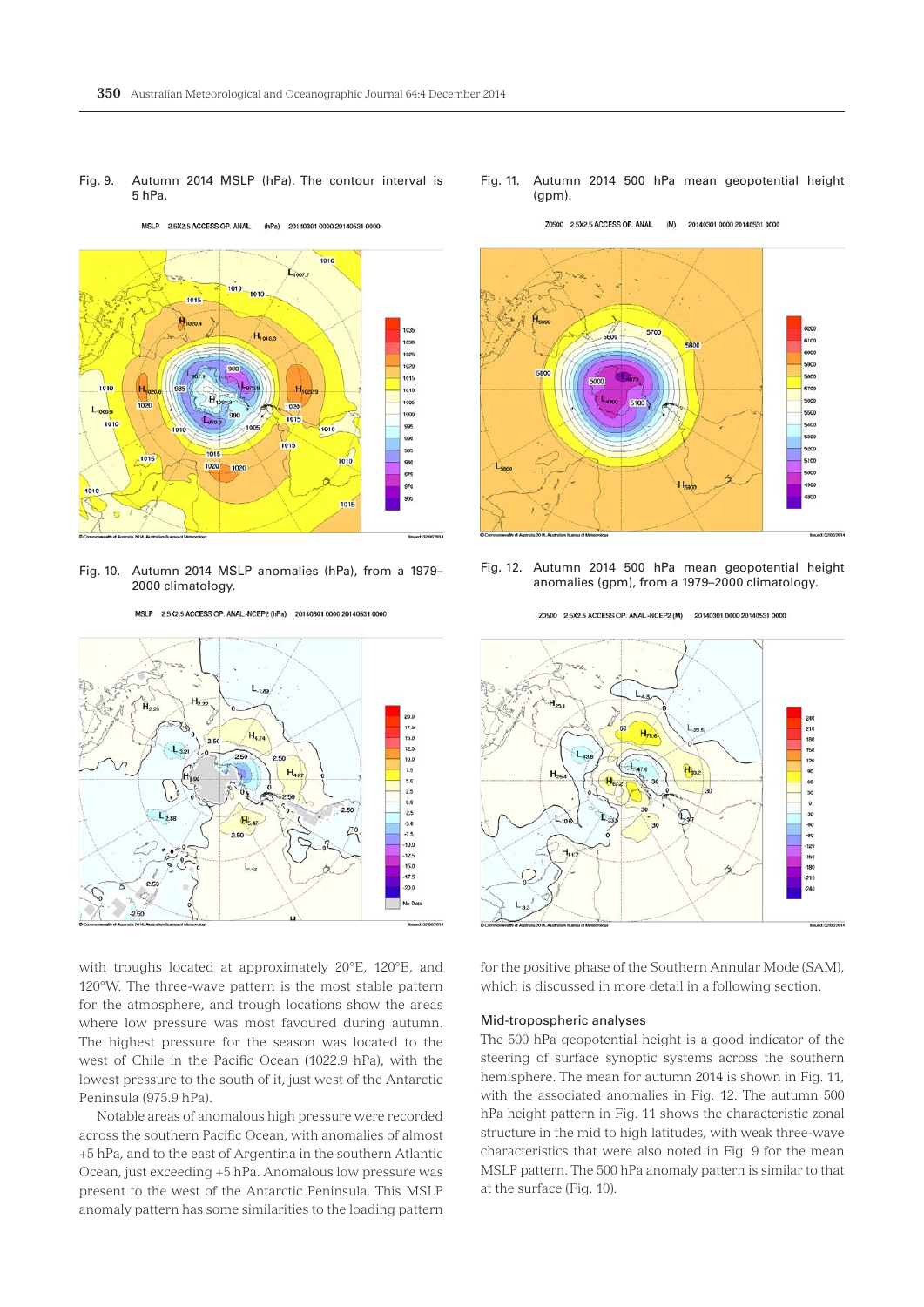



Southern Annular Mode

The Southern Annular Mode (SAM) describes the periodic, approximately ten day oscillation of atmospheric pressure between the polar and mid-latitude regions of the southern hemisphere. Positive phases are characterised by mass shifting towards the mid-latitudes, and away from the poles (meaning anomalous high pressure in the mid-latitudes, and thus a poleward shift in the mid-latitude westerly jet). Conversely, negative phases are characterised by mass shifting towards Antarctica (meaning anomalous low pressure in the mid-latitudes, and an equatorward shift in the jet). A similar oscillation exists in the northern hemisphere, the Northern Annular Mode, or NAM.

The Climate Prediction Center<sup>9</sup> produces a standardised monthly SAM index. The March, April and May values were +0.47, +0.61 and –0.45, respectively, with an overall autumn value slightly positive at +0.21. As mentioned earlier, the autumn MSLP anomaly pattern (Fig. 10) shares some similarities to the loading pattern for the positive SAM phase, with anomalous low pressure closer to Antarctica, and anomalous high pressure further north around the 40°S–50°S band. At this time of year, the SAM impact on Australian rainfall is generally weak (see Hendon et al., 2007).

# Winds

Austral autumn 2014 low-level (850 hPa) and upper-level (200 hPa) wind anomalies (as per the surface analyses, computed from ACCESS and anomalies with respect to the 22-year NCEP II climatology) are shown in Figs 13 and 14, respectively. Isotach contours are at 5 m s-1 intervals.

Low-level 850 hPa anomalies for the autumn season were generally within 5 m/s of the long-term average. Over Australia, weak northwesterly low-level wind anomalies can be seen feeding across the Kimberley in Western Australia, down towards South Australia and Victoria. The weak westerly anomaly in the central to eastern Pacific Ocean near the equator helps explain the increase in sea surface temperatures across the region during the autumn months (see Oceanic patterns section).

Upper-level 200 hPa anomalies show westerly winds across much of the 40°S–50°S band (except to the south of Australia), consistent with a southward shift in the polarfront jet, and likewise consistent with weakly positive SAM.

# Australian region

# Rainfall

Australian rainfall totals for autumn 2014 are shown in Fig. 15, with corresponding rainfall deciles shown in Fig. 16. The deciles are calculated using gridded rainfall data for all autumn periods between 1900 and 2014. Autumn rainfall for Australia was slightly below normal, with an area-average of 109.8 mm, nine per cent below the 1961–90 average. However, given the high skewness of Australian rainfall, autumn 2014 rainfall was slightly above median, ranking 61st out of 115 years (see Table 1).

Notable areas of above average rainfall were generally located across the southern regions, with totals in the top 30 per cent of autumn records measured in an area extending from eastern Western Australia, through South Australia and parts of central Australia, and across to eastern parts of New South Wales and northern Victoria. Parts of this

<sup>9</sup> Climate Prediction Center (NOAA) monthly mean Antarctic Oscillation (AAO, or SAM) index since January 1979 http://www.cpc.ncep.noaa.gov/ products/precip/CWlink/daily\_ao\_index/aao/aao.shtml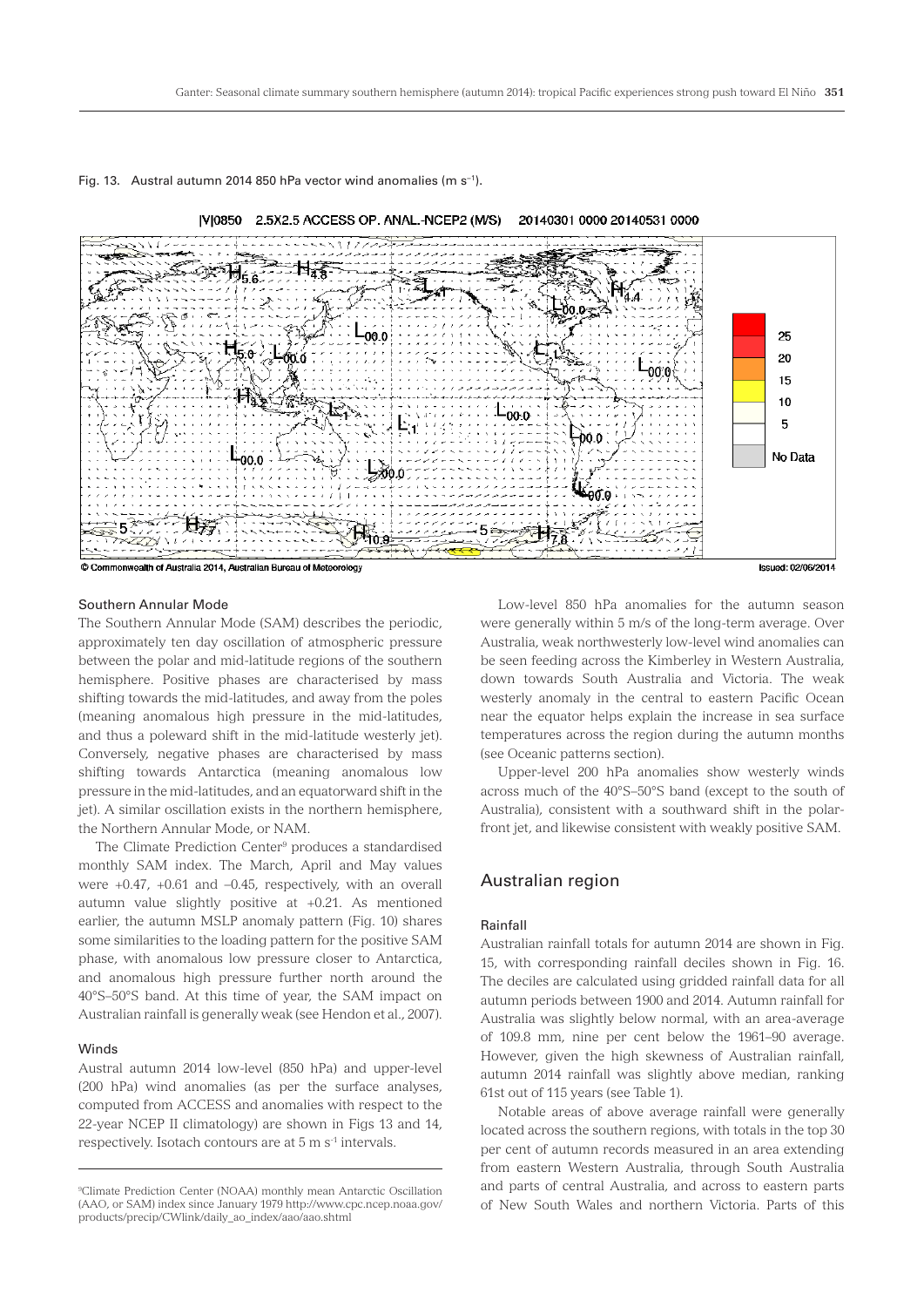







Fig. 16. Autumn 2014 rainfall deciles for Australia: decile ranges based on grid-point values over all autumns from 1900 to 2014.



Fig. 17. Rainfall deficiencies for the 22-month period 1 August 2012 to 31 May 2014.



Fig. 18. Autumn 2014 maximum temperature anomalies (°C).

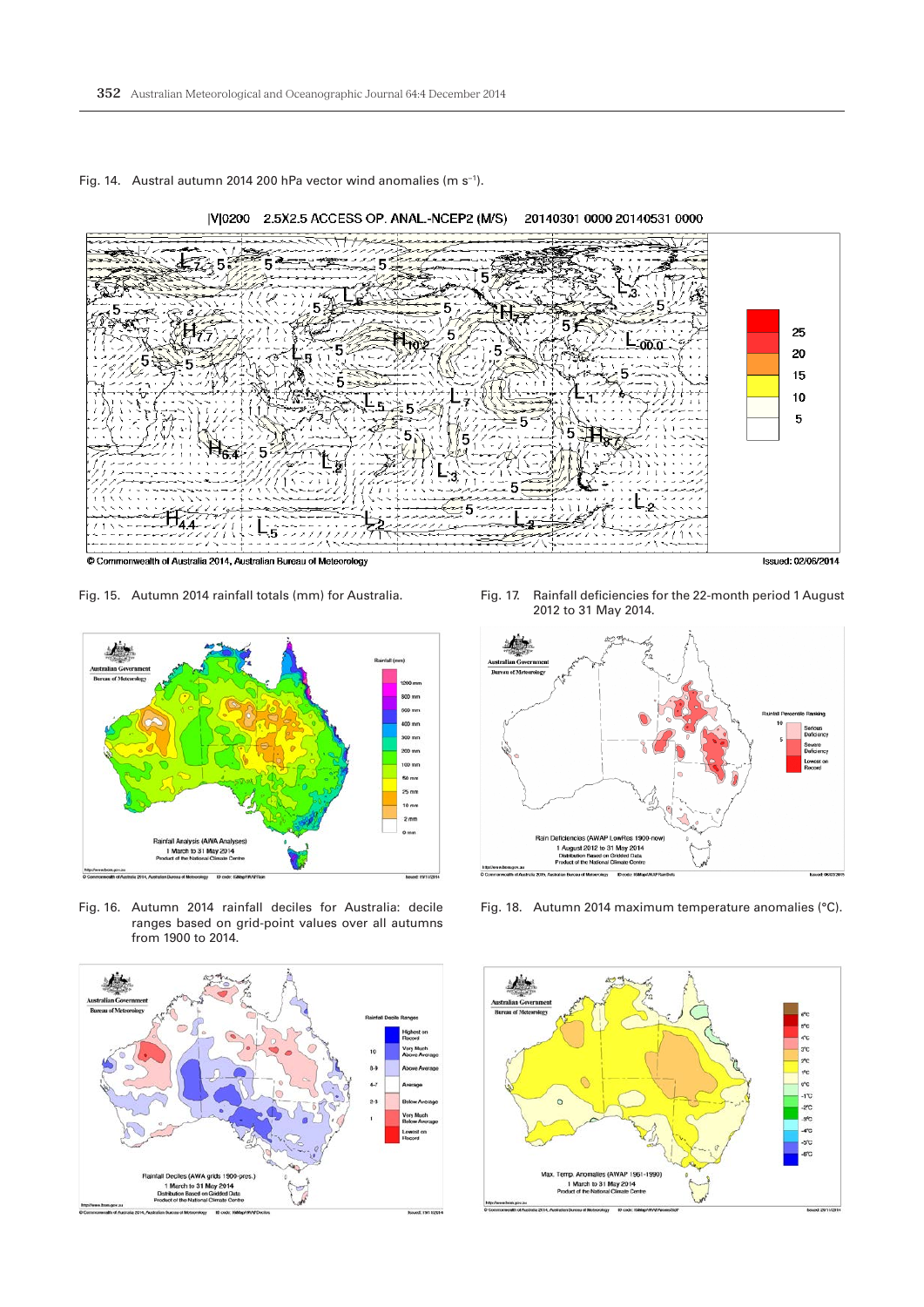area experienced rainfall in the highest ten per cent of totals, mostly in South Australia. This contributed to South Australia being the only State to record rainfall in their top (or bottom) 20 years, ranking 13th wettest of 115 years (see Table 1). Other smaller notable areas with above average rainfall were located across the Queensland east coast, and across parts of Western Australia. An area surrounding Exmouth had localised high autumn rainfall totals—this was a result of two heavy rainfall events, one of which was extropical cyclone *Jack* combining with a mid-level trough.

Fig. 19. Autumn 2014 maximum temperature deciles: decile ranges based on grid-point values for all autumns from 1911 to 2014.

Aside from South Australia, statewide average rainfall in New South Wales and Victoria was also above average, while the remaining States were below average. However, none had notable deviations from average, with all of them within 25 per cent of the long-term mean. On a smaller scale, areas of below average rainfall (bottom 30 per cent of historical totals) were recorded across western Queensland, parts of the Pilbara and Gascoyne Districts in Western Australia, and across the Northern Territory's Top End.

Four cyclones occurred in the Australian region during

#### Fig. 20. Autumn 2014 minimum temperature anomalies (°C).



# Table 1. Summary of the seasonal rainfall ranks and extremes on a national and State basis for autumn 2014. The ranking in the second-last column goes from 1 (lowest) to 115 (highest) and is calculated over the years 1900 to 2014 inclusive.

| Region             | Highest seasonal<br>total (mm)                  | Lowest seasonal<br>total (mm) | Highest daily total<br>(mm)                          | Area-<br>averaged<br>rainfall (mm) | Rank of area-<br>averaged<br>rainfall | Per cent<br>difference<br>from mean |
|--------------------|-------------------------------------------------|-------------------------------|------------------------------------------------------|------------------------------------|---------------------------------------|-------------------------------------|
| Australia          | 3895.6 at Bellenden<br>Ker Top Station<br>(Old) | Zero at several<br>locations  | 450.7 at Numinbah<br>State Farm (Old) on<br>28 March | 109.7                              | 61                                    | $-9\%$                              |
| Oueensland         | 3895.6 at Bellenden<br>Ker Top Station          | Zero at several<br>locations  | 450.7 at Numinbah<br>State Farm on 28<br>March       | 127.8                              | 50                                    | $-22%$                              |
| New South Wales    | 648.2 at Yarras<br>(Mt Seaview)                 | $16.4$ at<br>Innamincka Hotel | 317.0 at Boat<br>Harbour (Rous<br>River) on 28 March | 151.7                              | 89                                    | $+6\%$                              |
| Victoria           | 572.8 at<br>Mt Hotham                           | 64.2 at<br>Telangatuk East    | 93.4 at Mt Nowa<br>Nowa on 12 April                  | 171.5                              | 84                                    | $+9%$                               |
| Tasmania           | 933.2 at<br>Mt Read                             | 62.0at<br>Grindstone Point    | 70.2 at Mt Victoria<br>on 22 April                   | 318.5                              | 49                                    | $-7\%$                              |
| South Australia    | 239.8 at<br><b>Belair</b>                       | $16.4$ at<br>Innamincka Hotel | $126.0$ at<br>Wirraminna<br>Homestead on 10<br>April | 87.6                               | 104                                   | $+56%$                              |
| Western Australia  | 401.8 at<br>Learmonth Airport                   | 0.6at<br>Telfer Aero          | 206.0 at Exmouth<br>Town on 27 April                 | 82.2                               | 53                                    | $-9\%$                              |
| Northern Territory | 552.2 at<br>Gove Airport                        | Zero at several<br>locations  | 150.0 at Gorrie on<br>03 March                       | 107.6                              | 52                                    | $-23%$                              |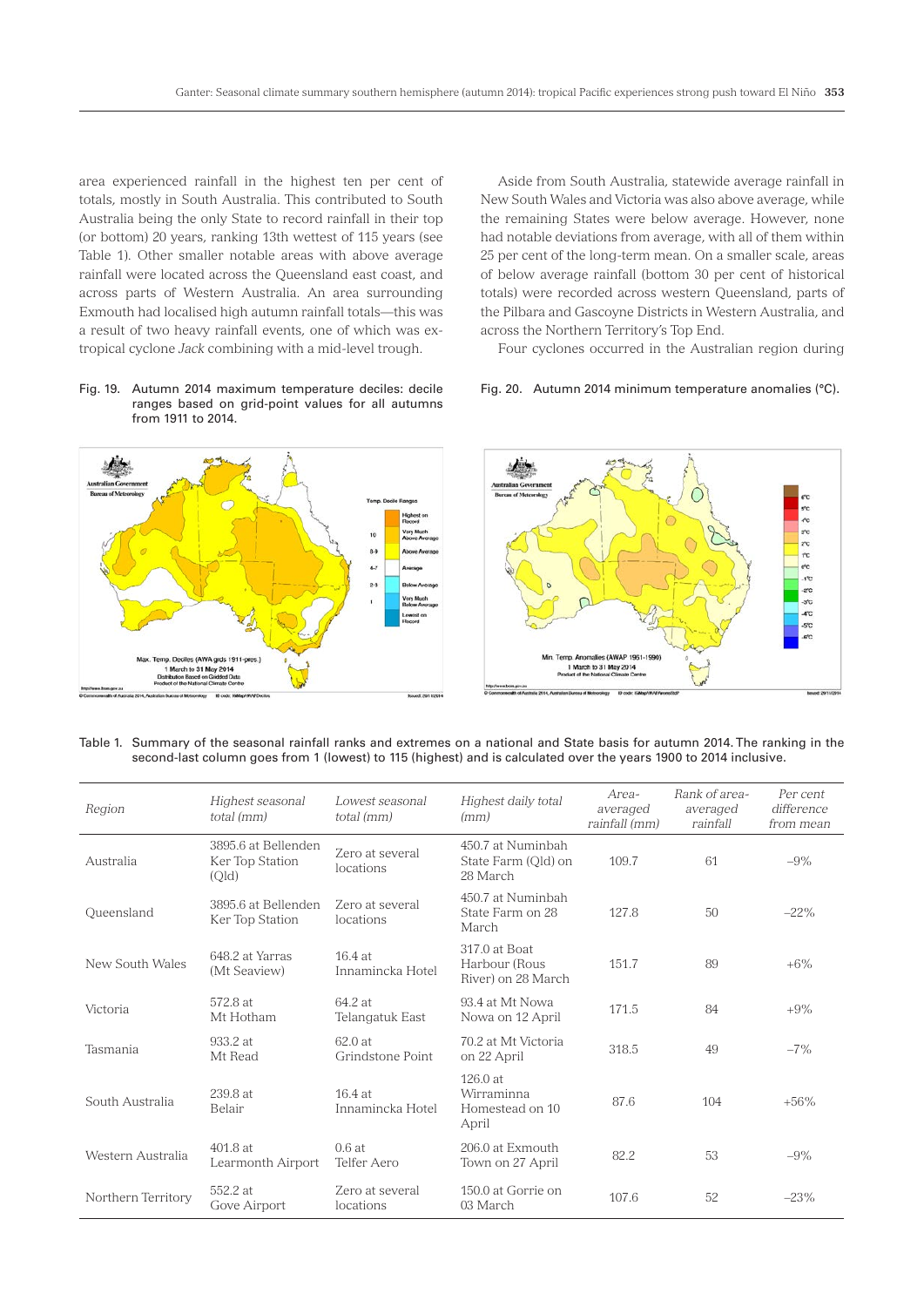# Table 2. Summary of the seasonal maximum temperature ranks and extremes on a national and State basis for autumn 2014. The ranking in the last column goes from 1 (lowest) to 105 (highest) and is calculated over the years 1910 to 2014 inclusive.

| Region             | Highest seasonal<br>mean maximum<br>$(^{\circ}C)$ | Lowest sea-<br>sonal mean<br>maximum<br>$(^{\circ}C)$ | Highest daily<br>temperature<br>$(^{\circ}C)$ | Lowest daily maxi-<br>mum temperature<br>$(^{\circ}C)$                 | Area-averaged<br>temperature<br>anomaly $(^{\circ}C)$ | Rank of<br>area-averaged<br>temperature<br>anomaly |
|--------------------|---------------------------------------------------|-------------------------------------------------------|-----------------------------------------------|------------------------------------------------------------------------|-------------------------------------------------------|----------------------------------------------------|
| Australia          | 37.4 at Fitzroy<br>Crossing (WA)                  | 8.6 at Mt<br>Hotham<br>(Vic)                          | 44.6 at Roebourne<br>(WA) on 7 March          | -1.2 at Charlotte<br>Pass (NSW) and<br>Thredbo (NSW),<br>both on 2 May | $+1.16$                                               | 100                                                |
| Oueensland         | 35.6 at Julia<br>Creek Airport                    | 21.8 at<br>Applethorpe                                | 42.1 at Birdsville<br>Airport on 15<br>March  | 9.5 at Applethorpe<br>on 4 May                                         | $+1.21$                                               | 95                                                 |
| New South Wales    | $29.2$ at<br>Wanaaring                            | 9.3at<br>Thredbo                                      | 39.1 at Pooncarie<br>on 10 March              | -1.2 at Charlotte<br>Pass and Thredbo<br>both on 2 May                 | $+0.94$                                               | 95                                                 |
| Victoria           | 24.9 at Mildura                                   | 8.6 at Mt<br>Hotham                                   | 38.4 at Ouyen on<br>10 March                  | -1.0 at Mt Hotham<br>on 2 May                                          | $+0.89$                                               | 95                                                 |
| Tasmania           | 19.9 at Flinders<br>Island                        | $9.0$ at Mt<br>Wellington                             | 33.2 at Swansea<br>on 11 March                | 0.0 at Mt Wellington<br>on 6 May                                       | $+0.71$                                               | 95                                                 |
| South Australia    | 30.7 at Moomba                                    | 17.7 at Mt<br>Lofty                                   | 41.0 at Marree on<br>10 March                 | 7.7 at Mt Lofty on<br>2 May                                            | $+1.29$                                               | 95                                                 |
| Western Australia  | 37.4 at Fitzrov<br>Crossing                       | 21.0 at Albany                                        | 44.6 at Roebourne<br>on 7 March               | 13.5 at Mount<br>Barker on 1 May                                       | $+1.13$                                               | 98                                                 |
| Northern Territory | 36.8 at Bradshaw                                  | 28.9 at<br>Arltunga                                   | 40.9 at Alice<br>Springs on 15<br>March       | 15.8 at Arltunga on<br>30 April                                        | $+1.27$                                               | 95                                                 |

Table 3. Summary of the seasonal minimum temperature ranks and extremes on a national and State basis for autumn 2014. The ranking in the last column goes from 1 (lowest) to 105 (highest) and is calculated over the years 1910 to 2014 inclusive.

| Region             | Highest seasonal<br>mean minimum<br>$(^{\circ}C)$ | Lowest seasonal<br>mean minimum<br>$(^{\circ}C)$ | Highest daily<br>minimum<br>temperature $(^{\circ}C)$   | Lowest daily<br>temperature $(^{\circ}C)$                          | Area-averaged<br>temperature<br>anomaly $(^{\circ}C)$ | Rank of<br>area-averaged<br>temperature<br>anomaly |
|--------------------|---------------------------------------------------|--------------------------------------------------|---------------------------------------------------------|--------------------------------------------------------------------|-------------------------------------------------------|----------------------------------------------------|
| Australia          | 26.8 at Troughton<br>Island (WA)                  | 2.6 at Thredbo<br>(NSW)                          | 31.0 at Karratha<br>(WA) on 13<br>March                 | -9.4 at Perisher<br>Valley (NSW) on<br>8 May                       | $+1.14$                                               | 103                                                |
| Queensland         | 25.6 at Coconut<br>Island                         | $10.2$ at<br>Applethorpe                         | 28.6 at Bedourie<br>on 8 April                          | -2.0 at Stanthorpe<br>and at Applethorpe<br>on 6 May               | $+1.31$                                               | 101                                                |
| New South Wales    | 18.4 at Byron<br>Bay                              | 2.6 at Thredbo                                   | 25.0 at White<br>Cliffs on 12<br>March                  | -9.4 at Perisher<br>Valley on 8 May                                | $+1.24$                                               | 100                                                |
| Victoria           | 14.3 at Wilsons<br>Promontory                     | 3.3 at Mt<br>Hotham                              | 24.6 at Walpeup<br>on 11 March                          | -4.9 at Mt Hotham<br>on 7 May                                      | $+1.23$                                               | 101                                                |
| Tasmania           | 13.2 at Swan<br>Island                            | 2.8 at Mt<br>Wellington                          | 19.6 at Flinders<br>Island on<br>2 April and 5<br>March | -7.4 at Liawenee on<br>8 May                                       | $+0.72$                                               | $=89$                                              |
| South Australia    | 17.0 at Moomba                                    | $9.1$ at<br>Padthaway<br>South                   | 27.9at<br>Oodnadatta on<br>15 March                     | -1.3 at Coonawarra<br>on 8 May and at<br>Naracoorte on 27<br>April | $+1.86$                                               | 105                                                |
| Western Australia  | 26.8 at Troughton<br>Island                       | 9.9at<br>Jarrahwood                              | 31.0 at Karratha<br>on 13 March                         | 0.3 at Wandering<br>on 2 May                                       | $+0.81$                                               | $=93$                                              |
| Northern Territory | 26.5 at Cape Don                                  | 14.0 at Arltunga                                 | 29.2 at Mccluer<br>Island on 1 April                    | 4.3 at Yulara on 31<br>May                                         | $+0.95$                                               | 92                                                 |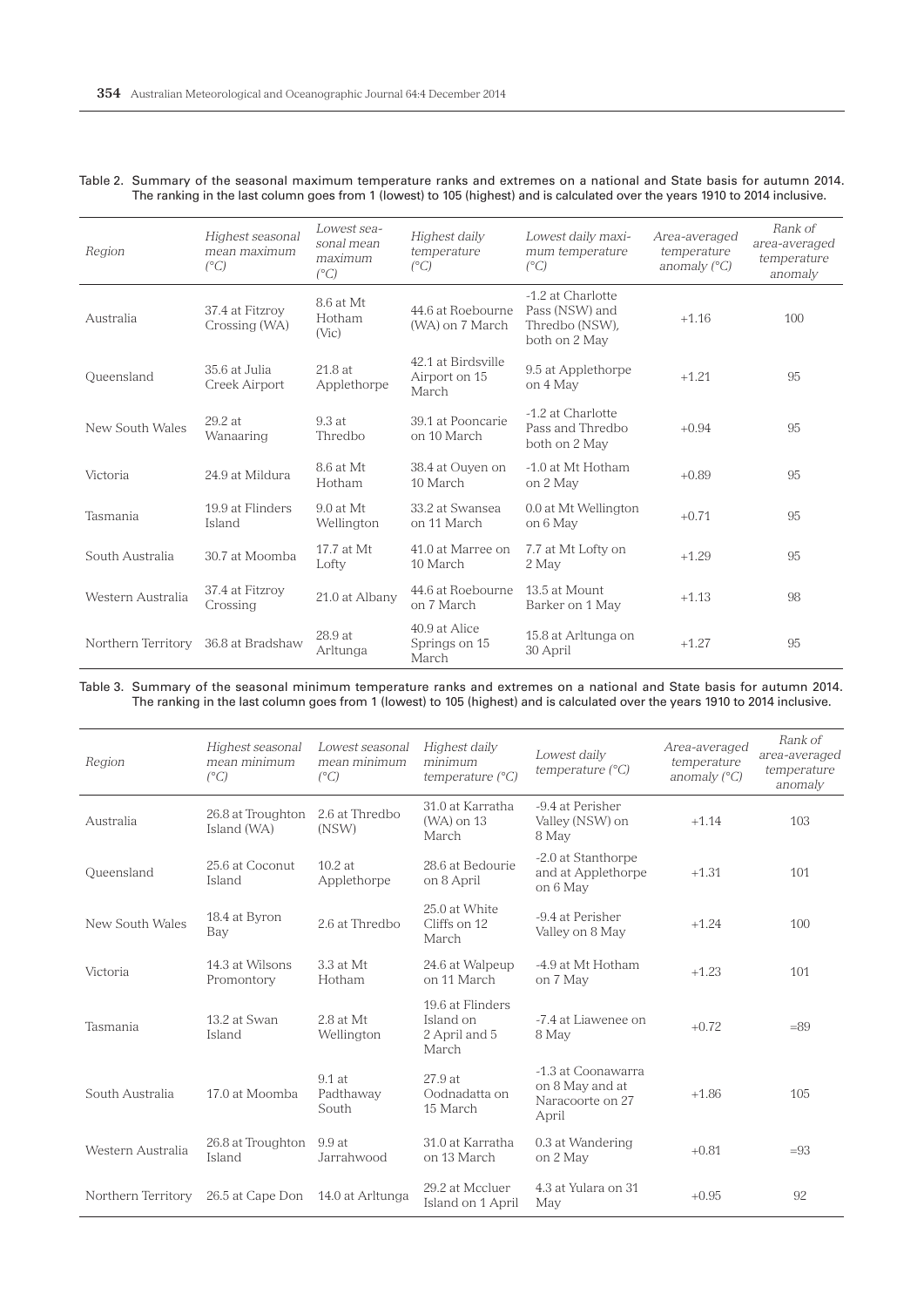autumn: *Hadi, Gillian, Ita* and *Jack*. *Hadi* was located off the east coast of Australia, but did not make landfall. Likewise, during its time as a tropical cyclone, *Jac*k remained in the Indian Ocean to the west of Western Australia (although as discussed above its remnants went on to affect Exmouth). Tropical cyclone *Gillian* was an exceptionally long-lived tropical low (organised and identifiable for 20 days), affecting the waters of Queensland, the Northern Territory and Western Australia. It was relatively weak in its first two weeks as a system around the Gulf of Carpentaria, but when it moved westwards out into the Indian Ocean, it briefly reached category 5 status. Tropical cyclone *Ita* formed as a tropical low to the southwest of the Solomon Islands at the start of April, and slowly intensified as it drifted westwards. On 10 April, *Ita* rapidly intensified to category 4, and then category 5 in approximately six hours, and turned southwestwards towards the far north Queensland coast. It made landfall near Cape Flattery on 11 April as a category 4 cyclone. It then rapidly weakened, and progressed along the Queensland coastline, shifting back out to sea near Proserpine on 13 April as a category 1 cyclone. *Ita* caused significant damage to sugarcane and banana plantations, with an estimation of about 90 per cent of sugarcane crops in the region wiped out by the storm.

#### Drought

As discussed in the previous section, rainfall was below average across much of western Queensland, a relatively persistent feature over approximately the past two years. A way in which the Bureau of Meteorology assesses drought is by considering the extent of areas of the country which contain accumulated rainfall in the lowest ten per cent of records for varying time scales. To the end of May 2014, local temporal maxima in the areal extent of rainfall deficiencies occurred at periods of 22, 38 and 50 months.

For the 22-month period August 2012 to May 2014 (Fig. 17), 12.1 per cent of Australia was experiencing at least serious rainfall deficiencies (lowest ten per cent of records), with 5.8 per cent experiencing severe deficiencies (lowest five per cent of records). Most of this area was confined to western Queensland and adjacent interstate areas.

For the 38-month and 50-month periods (not shown), less than three per cent of Australia had recorded rainfall in the lowest ten per cent of records, with the 38-month period affecting small isolated areas of central Australia and western Victoria (this contributed to 23.7 per cent of Victoria experiencing serious rainfall deficiencies for the 38-month period), and the 50-month period affecting southwest Western Australia.

# **Temperature**

Australian maximum and minimum temperature anomalies are shown in Figs 18 and 20. Seasonal anomalies are calculated with respect to the 1961–1990 period, and use all stations for which an elevation is available (for details and for more information on the gridded dataset see Jones et al.

(2009)). Station normals have been estimated using gridded climatologies for those stations with insufficient data within the 1961–1990 period to calculate a station normal directly. Figures 19 and 21 show maximum and minimum temperature deciles, calculated using gridded temperature data for all autumn periods between 1910 and 2014.

Mean maximum temperatures for autumn were above average over most of Australia, with the main exception being parts of Queensland's east coast. Anomalies in excess of +2.0 °C were recorded across a large area of western Queensland and areas extending into adjacent States. Other smaller areas exceeding +2.0 °C were recorded in Western Australia, with one in the Kimberley to the east of Broome, and another smaller area to the west of Giles. Considerable areas experienced maximum temperatures in the highest decile (37 per cent of Australia), including: the Northern Territory's Top End; large parts of Western Australia; much of western Queensland extending into adjacent States; and along the coastline in southeast Queensland, New South Wales, Victoria and eastern Tasmania. For statewide averages, Western Australia had its eighth warmest autumn, while the other States finished outside the top ten. Overall, the Australian area average came in at +1.16 °C for autumn, ranking sixth warmest of 105 years. See Table 2 for a full summary.

There was an exceptional heatwave experienced during May (Bureau of Meteorology 2014) which contributed towards the autumn warmth across much of the country. Warm sea surface temperatures to the east of Australia during May (not shown) may have limited the cooling effect of the sea breeze on maximum temperatures in coastal areas; this would in part explain the autumn decile pattern seen in Fig. 19, with decile 10 along much of the southeastern coastline.

Like maximum temperatures, minimum temperatures for autumn were warmer than average across most of Australia, except for a few small areas in the northeast of the country, and a few small isolated areas in Western Australia. The highest anomalies for autumn were  $+2$  °C to  $+3$  °C, which were measured across broad areas of central Australia. In terms of deciles, autumn minimum temperatures were in the highest decile across large areas of Australia (see Fig. 21). Overall, decile 10 covered 53 per cent of Australia. Parts of central Australia measured their warmest autumn nights on record. With significant areas of all States in decile 10, autumn nights were amongst the top ten records for most States (except Western Australia and the Northern Territory). South Australia as a whole was warmest on record, Queensland and Victoria fifth warmest, New South Wales sixth warmest, and Tasmania equal seventh warmest, with Australia as a whole ranked third warmest of 105 autumns for night-time temperatures (Table 3).